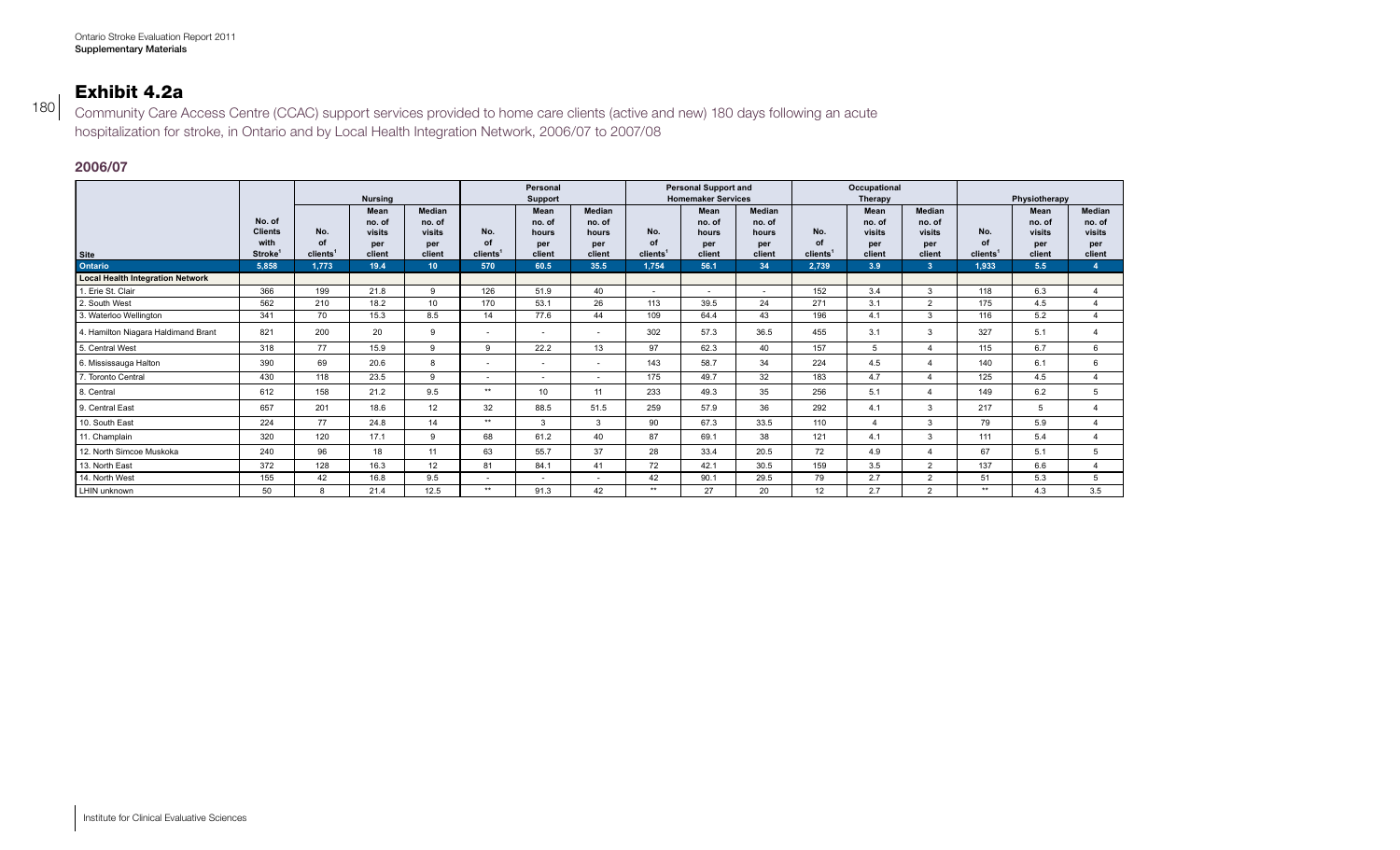## Exhibit 4.2a (continued)

Community Care Access Centre (CCAC) support services provided to home care clients (active and new) 180 days following an acute hospitalization for stroke, in Ontario and by Local Health Integration Network, 2006/07 to 2007/08

### **2006/07**

181

|                                         |                          |             |                       |                   |                          |                    |                    |                              | Psychological                     |               |               | <b>Rehabilitation Services</b> |                    |                |
|-----------------------------------------|--------------------------|-------------|-----------------------|-------------------|--------------------------|--------------------|--------------------|------------------------------|-----------------------------------|---------------|---------------|--------------------------------|--------------------|----------------|
|                                         |                          |             | <b>Speech Therapy</b> |                   |                          | <b>Social Work</b> |                    |                              | <b>Services</b>                   |               |               |                                | (OT, PT, ST or SW) |                |
|                                         |                          |             | Mean                  | Median            |                          | Mean               | Median             |                              | <b>Mean</b>                       | Median        |               |                                | Mean<br>no. of     | Median         |
|                                         | No. of<br><b>Clients</b> |             | no. of                | no. of            |                          | no. of             | no. of             |                              | no. of                            |               | no. of        |                                |                    | no. of         |
|                                         | with                     | No.         | visits<br>per         | visits<br>per     | No.                      | visits<br>per      | visits<br>per      | NO.                          | visits<br>per                     |               | visits<br>nor | No.                            | visits<br>per      | visits<br>per  |
|                                         | Stroke <sup>1</sup>      | clients'    | client                | client            |                          |                    | client             | clients                      | client                            |               | client        | rlien                          | client             | client         |
| Ontario                                 | 5,858                    | 886         | $-4.7$                |                   | 258                      | 4.6                |                    | 23                           | 4.9                               |               |               | 3,890                          | 6.9                |                |
| <b>Local Health Integration Network</b> |                          |             |                       |                   |                          |                    |                    |                              |                                   |               |               |                                |                    |                |
| 1. Erie St. Clair                       | 366                      | $\Lambda$ 1 |                       |                   |                          | 2.3                | 2.5                |                              | $\sim$ $\sim$                     |               | $\sim$        | 210                            | 7.3                |                |
| 2. South West                           | 562                      |             |                       |                   |                          | 4.6                |                    | $\sim$ 100 $\sim$ 100 $\sim$ | $\sim$ 100 $\sim$                 |               |               | 361                            | 5.9                |                |
| 3. Waterloo Wellington                  | 341                      |             |                       |                   |                          | 33                 |                    | $\sim$ 100 $\sim$ 100 $\sim$ | $\sim$ 100 $\sim$                 |               |               | 247                            | 71                 |                |
| 4. Hamilton Niagara Haldimand Brant     | 821                      | 126         | 4.4                   |                   |                          | 4.4                | o E                | $\sim$                       |                                   |               |               | 607                            | 6.2                |                |
| 5. Central West                         | 318                      |             | 4.6                   | 3 F               |                          |                    |                    | $***$                        |                                   |               |               | 220                            | 8.7                | 6.5            |
| 6. Mississauga Halton                   | 390                      |             |                       |                   |                          | 4.3                |                    | $***$                        | $ \sim$                           |               |               | 284                            | 7.5                |                |
| 7. Toronto Central                      | 430                      |             | 4.3                   |                   | - 12                     | 2.8                |                    | 10                           | 54                                |               | 2E            | 265                            | 6.6                | $\mathbf{r}$   |
| 8. Central                              | 612                      | 120         |                       |                   | AA                       | 4.1                | 2.5                | $***$                        | 4.3                               |               |               | 407                            | 7.2                | $\sim$         |
| 9. Central East                         | 657                      |             |                       |                   |                          | 4.9                |                    | $+ +$                        | 4.2                               |               |               | 428                            | 6.4                |                |
| 10. South East                          | 224                      |             | 4.3                   |                   |                          |                    | $\overline{4}$     | $\sim$ 100 $\sim$            | <b>Contract Contract</b>          |               |               | 158                            | 7.3                |                |
| 11. Champlain                           | 320                      |             | 3.1                   |                   |                          | 2.3                |                    | $\sim$ $-$                   | <b>Contract Contract</b>          |               |               | 207                            | 6.1                |                |
| 12. North Simcoe Muskoka                | 240                      |             | 4.3                   |                   | 24                       | 5.9                | 4.5                | $\sim$                       | $\sim$ $-$                        |               |               | 127                            |                    |                |
| 13. North East                          | 372                      |             | 5.9                   | $\mathbf{\Delta}$ |                          | 5.3                | $\overline{4}$     | <b>Contract Contract</b>     | <b>Contract Contract Contract</b> | $\sim$ $\sim$ |               | 249                            | 8.3                |                |
| 14. North West                          | 155                      |             | 4.3                   |                   | $***$                    |                    |                    | <b>Contract Contract</b>     |                                   |               | $\sim$ $\sim$ | 105                            | 5.3                |                |
| LHIN unknown                            | $E^{\wedge}$             |             |                       |                   | <b>Contract Contract</b> | $\sim$ $\sim$      | <b>State State</b> | <b>Contract Contract</b>     | <b>Contract Contract Contract</b> |               |               |                                | 4.3                | $\overline{A}$ |

Data sources: Canadian Institute for Health Information, Discharge Abstract Database (CIHI-DAD), 2006/07; and Ontario Ministry of Health and Long-Term Care, Home Care Database, 2006/07 and 2007/08. Inclusion criteria: All clients aged ≥18 years discharged from an acute care facility in 2006/07 with a stroke-related diagnosis (based on ICD-10 codes) who received home care services within 60 days of<br>discharge. Patient

**<sup>1</sup>** Based on unique patients (i.e., does not include multiple patient-visits).

\*\* Cell value suppressed for reasons of privacy and confidentiality.

#### **Notes:**

(1) CCAC-based analysis (i.e., the location of the CCAC is used to report regional performance). (2) Cells in which there was no reported/available data are marked with a hyphen (-)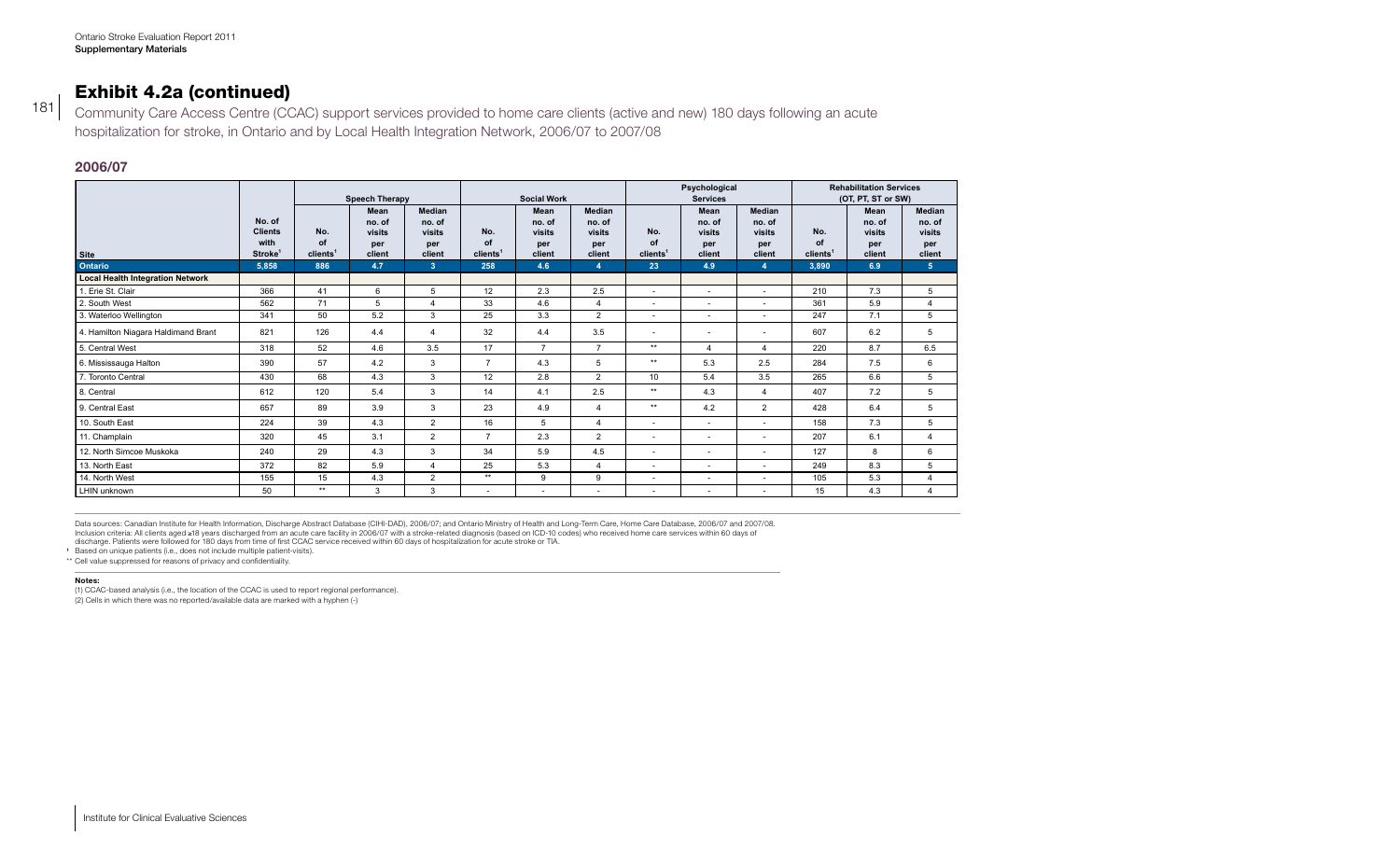# Exhibit 4.2a (continued)

Community Care Access Centre (CCAC) support services provided to home care clients (active and new) 180 days following an acute hospitalization for stroke, in Ontario and by Local Health Integration Network, 2006/07 to 2007/08

### **2007/08**

182

|                                         |                             |                      |                | Personal        |                      |               |                 | <b>Personal Support and</b> |                           |               | Occupational         |               |               |                      |               |               |  |
|-----------------------------------------|-----------------------------|----------------------|----------------|-----------------|----------------------|---------------|-----------------|-----------------------------|---------------------------|---------------|----------------------|---------------|---------------|----------------------|---------------|---------------|--|
|                                         |                             |                      | <b>Nursing</b> |                 |                      | Support       |                 |                             | <b>Homemaker Services</b> |               |                      | Therapy       |               |                      | Physiotherapy |               |  |
|                                         |                             |                      | Mean           | Median          |                      | Mean          | Median          |                             | Mean                      | Median        |                      | Mean          | Median        |                      | Mean          | Median        |  |
|                                         | No. of                      |                      | no. of         | no. of          |                      | no. of        | no. of          |                             | no. of                    | no. of        |                      | no. of        | no. of        |                      | no. of        | no. of        |  |
|                                         | <b>Clients</b>              | No.                  | visits         | visits          | No.                  | hours         | hours           | No.                         | hours                     | hours         | No.                  | visits        | visits        | No.                  | visits        | visits        |  |
| Site                                    | with<br>Stroke <sup>1</sup> | clients <sup>1</sup> | per<br>client  | per<br>client   | clients <sup>1</sup> | per<br>client | per<br>client   | clients <sup>1</sup>        | per<br>client             | per<br>client | clients <sup>1</sup> | per<br>client | per<br>client | clients <sup>1</sup> | per<br>client | per<br>client |  |
| <b>Ontario</b>                          | 5,954                       | 1.747                | 18.2           |                 | 623                  | 56.8          | 32 <sup>°</sup> | 1,800                       | 57.1                      | 35            | 2,840                | 3.6           |               | 1,950                | 5.1           | -4            |  |
| <b>Local Health Integration Network</b> |                             |                      |                |                 |                      |               |                 |                             |                           |               |                      |               |               |                      |               |               |  |
| 1. Erie St. Clair                       | 387                         | 204                  | 13.8           |                 | 157                  | 65            | 39              | 14                          | 31.6                      | 16.5          | 160                  | 3.4           | 2.5           | 140                  | 5.9           | 4.5           |  |
| 2. South West                           | 571                         | 190                  | 13.8           |                 | 173                  | 45.7          | 25              | 37                          | 46.6                      | 34            | 277                  | 3.1           |               | 180                  | 4.4           |               |  |
| 3. Waterloo Wellington                  | 357                         | 58                   | 19             |                 | 14                   | 56.6          | 36              | 98                          | 80.2                      | 46            | 216                  | 3.6           |               | 127                  | 5.2           |               |  |
| 4. Hamilton Niagara Haldimand Brant     | 839                         | 198                  | 15.6           | 6.5             | $\sim$               | $\sim$        | $\sim$          | 345                         | 60.2                      | 40            | 452                  | 2.9           |               | 333                  | 4.6           |               |  |
| 5. Central West                         | 328                         |                      | 17.7           | 10 <sup>1</sup> | $\sim$               |               |                 | 119                         | 48.1                      | 25            | 187                  | 4.1           |               | 115                  | 6.5           |               |  |
| 6. Mississauga Halton                   | 451                         | 58                   | 22.2           |                 | $\sim$               |               |                 | 140                         | 57.1                      | 35            | 261                  | 3.7           |               | 137                  | 5.5           |               |  |
| 7. Toronto Central                      | 499                         | 117                  | 26.1           | 12              | $\sim$               |               | $\sim$          | 192                         | 41.1                      | 28.5          | 208                  | 3.4           |               | 119                  | 4.3           |               |  |
| 8. Central                              | 604                         | 147                  | 24.4           | 11              | **                   |               |                 | 272                         | 58.5                      | 35            | 295                  | 4.6           |               | 172                  | 5.6           |               |  |
| 9. Central East                         | 595                         | 218                  | 19.6           | 11              | 27                   | 40.6          | 27              | 251                         | 57.8                      | 34            | 261                  |               |               | 203                  | 4.9           |               |  |
| 10. South East                          | 243                         | 80                   | 24.6           |                 | **                   | 107.8         | 139             | 89                          | 71.2                      | 41            | 124                  | 3.5           |               | 89                   | 4.6           |               |  |
| 11. Champlain                           | 362                         | 117                  | 18.3           |                 | 96                   | 56.1          | 25              | 84                          | 73                        | 31            | 144                  | 3.5           |               | 124                  | 5.3           |               |  |
| 12. North Simcoe Muskoka                | 255                         | 100                  | 17             | 11.5            | 59                   | 57.4          | 33              | 23                          | 38.3                      | 13            | 63                   | 3.9           |               | 59                   |               |               |  |
| 13. North East                          | 341                         | 136                  | 16.5           |                 | 91                   | 66.6          | 42              | 86                          | 35.5                      | 24            | 137                  | 3.3           |               | 114                  | 6.1           |               |  |
| 14. North West                          | 122                         | $\Lambda$            | 13.1           |                 |                      |               |                 | 50                          | 71.8                      | 40            | 55                   | 2.3           |               | 38                   | 5.1           |               |  |